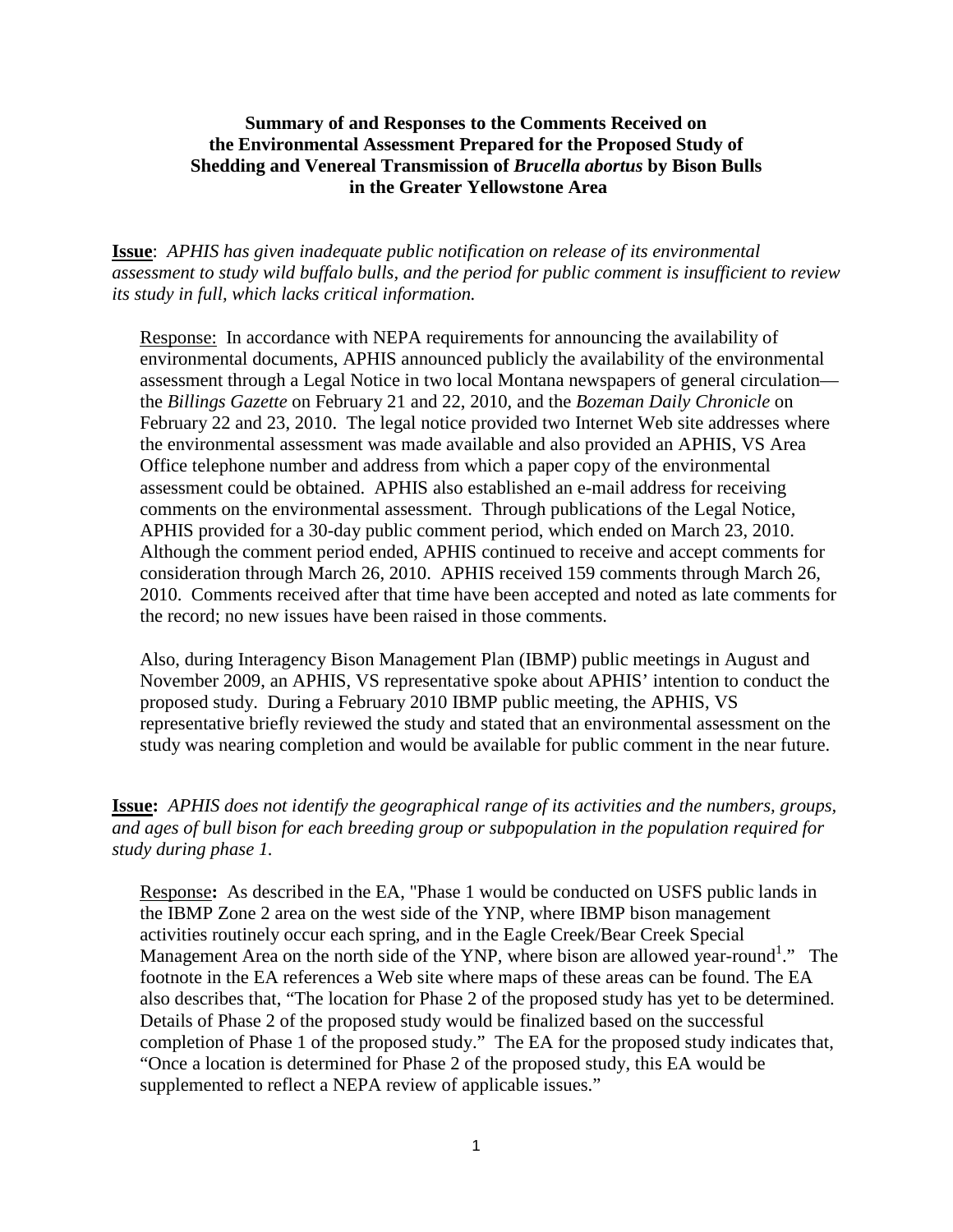As described in the EA, "A statistical analysis determined that samples from 50 individual bison bulls would be needed for each Phase of the proposed study." Bison bulls from a wide array of ages will be included in Phase 1 of the study. The proposed study objectives include selection of bulls that are 2 years of age or older, with a final goal of 75% of bulls being over 3 years of age. Since it is unknown what the age distribution or availability of bison bulls would be in the Zone 2 locations, the bison bulls would be sampled as they become available in either location in an effort to obtain samples representative of the bison bull population.

### **Issue**: *APHIS, VS' study impacts public access to recreational areas and decisions on closure require agency permits.*

Response: No closures for public access to U.S. Forest Service (USFS) lands will result from the bison study activities. However, closures do currently occur for IBMP activities that typically take place within Zone 2 of USFS land (in accordance with the IBMP) at the same time of year. The bison study activities will not interfere with or add to those IBMPrelated closures nor will the bison study activities impede public access to recreational areas on USFS land.

As the lead agency on the study, APHIS has acquired the necessary permit through partnering with the Montana Fish, Wildlife and Parks (MFWP) for assistance on the study. MFWP has jurisdiction to capture wildlife on USFS lands in Montana where the study would be conducted. APHIS specifically inquired of USFS early in the planning of the study about the need for permits related to the bison study described in the EA. USFS informed APHIS that no other permit requirements beyond the MFWP permit would be required.

# **Issue**: *APHIS lacks the participation and permits from Yellowstone National Park that are needed to fully complete both phases of its study as proposed and outlined in the EA.*

Response: Phase 1 of the proposed study would not be conducted in Yellowstone National Park (YNP); therefore a permit from YNP is not needed for the Phase 1 activities. As cited in the EA, Phase 1 would be conducted on USFS public lands in the IBMP Zone 2 area on the west side of the YNP, where IBMP bison management activities routinely occur each spring, and in the Eagle Creek/Bear Creek Special Management Area on the north side of the YNP, where bison are allowed year-round. MFWP has the jurisdiction to capture wildlife on the Forest Service (USFS) lands in Montana where Phase 1 of the proposed study would be conducted. Phase 1 of the proposed study would be conducted under a Montana Fish, Wildlife and Parks (MFWP) *Research and Technical Services Animal Care and Use Committee* permit with MFWP assistance. The FWP permit number 2010-020 was issued February 15, 2010.

The location for Phase 2 of the proposed study has yet to be determined. If the proposed study progresses to Phase 2, APHIS will explore all possible locations. Necessary permits for the location of Phase 2 of the proposed study would be addressed when appropriate.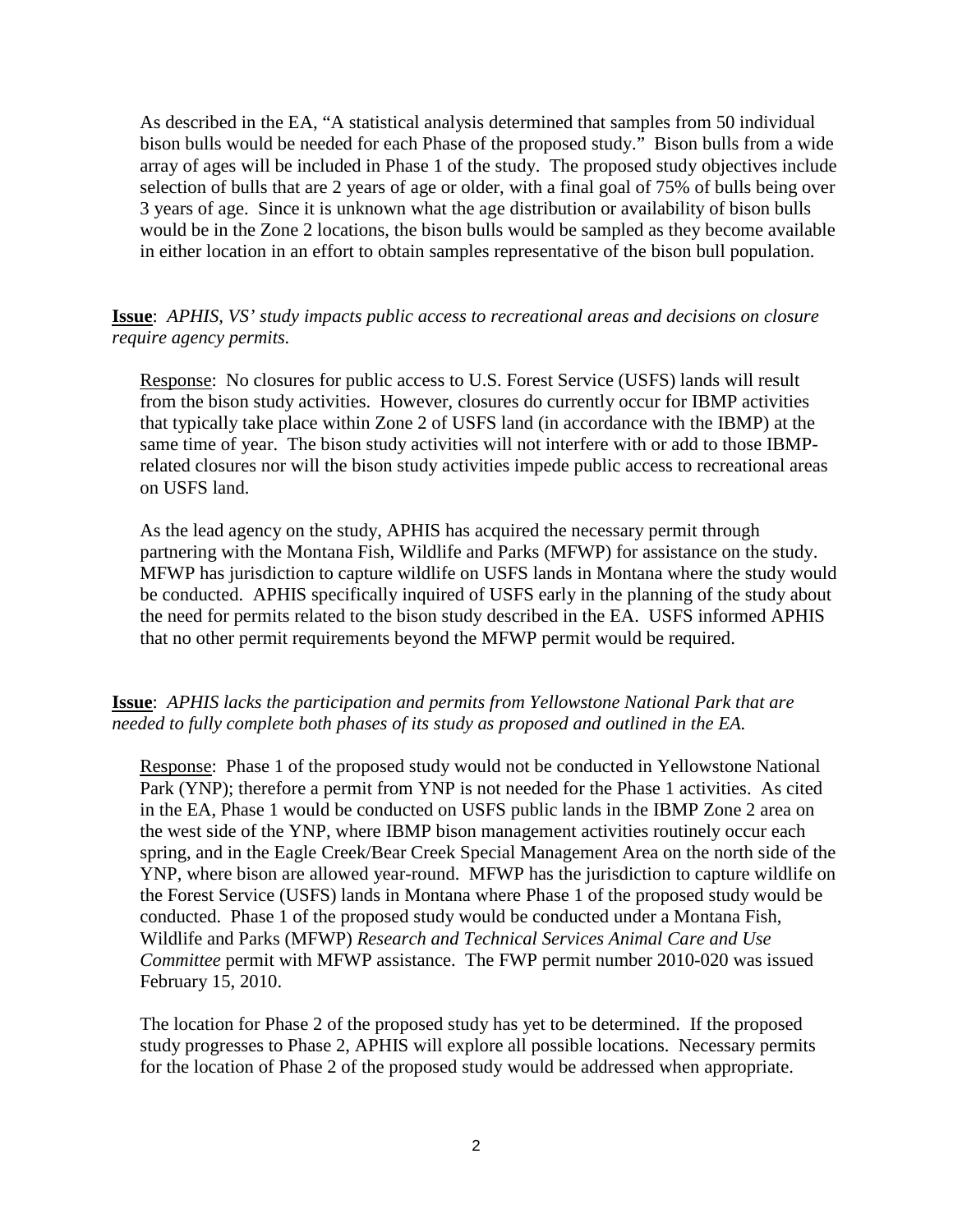**Issue**: *Lack of cited evidence by APHIS, VS to support the purpose for its study. Some comments interpreted "one of the stated purposes of the study is to assess the possible role bull bison may play in venereal transmission of brucellosis to domestic cattle."*

Response: Understanding the routes of transmission of brucellosis and the potential for transmission to occur via various routes is an integral part of developing effective and appropriate disease management, disease risk-mitigation, and disease elimination strategies. Flagg (1983) reported on transmission of brucellosis from bison to cattle. The risk of brucellosis transmission from bison to cattle and the consequences that might result, in the event that such transmission were to occur, were analyzed and disclosed in the Federal final environmental impact statement for the IBMP.

While it is known that bison bulls shed *Brucella* in their semen, the potential for transmission of brucellosis to bison cows via the venereal route is not known. The proposed study will help assess the potential role of bison bulls in venereal transmission of brucellosis to bison cows. If venereal transmission by bison bulls contributes to the spread of brucellosis within the YNP bison population and subsequently to cattle outside the YNP, further development and implementation of mitigation strategies that include bison bulls may be warranted. Conversely, if venereal transmission by bison bulls does not contribute to the spread of brucellosis, then resources and activities focused on limiting bison bull activities may not be warranted or could be modified to maximize risk mitigation strategies.

The proposed study is an opportunity to acquire needed information to better understand the potential of transmission of brucellosis by bison bulls and apply this knowledge in making more scientific and epidemiologically sound decisions regarding bison management activities and future adaptive management strategies. In previous environmental assessments, commenters have advised APHIS that, "first priority should be tolerance of bison outside the YNP. Efforts to restore bison populations to appropriate North American landscapes should proceed concurrently with efforts to secure conflict-free habitat for bison and expand their range beyond the boundaries of YNP." In addition, commenters have recommended that APHIS activities should address "the establishment of a free-ranging bison population and the risk of brucellosis transmission by reducing real or perceived spatial and temporal conflicts between bison and cattle in Zone 2 and provide sufficient habitat for bison near the north and west boundaries of YNP." APHIS, VS recognizes the potential for the proposed study to contribute scientific information that is applicable to comments received on previous environmental assessments prepared for other studies to acquire information related to brucellosis transmission.

# **Issue**: *Undisclosed information concerning the chemical to be used for immobilization and reversal.*

Response: Bison bulls selected as study subjects will be chemically immobilized using a A3080/metatomidine or A3080/xylazine as the induction agents. After all samples are collected and appropriate identification applied, naltrexone/atipamizol or naltrexone/tolazoline will be used as reversal agents and the bison bulls will be recovered.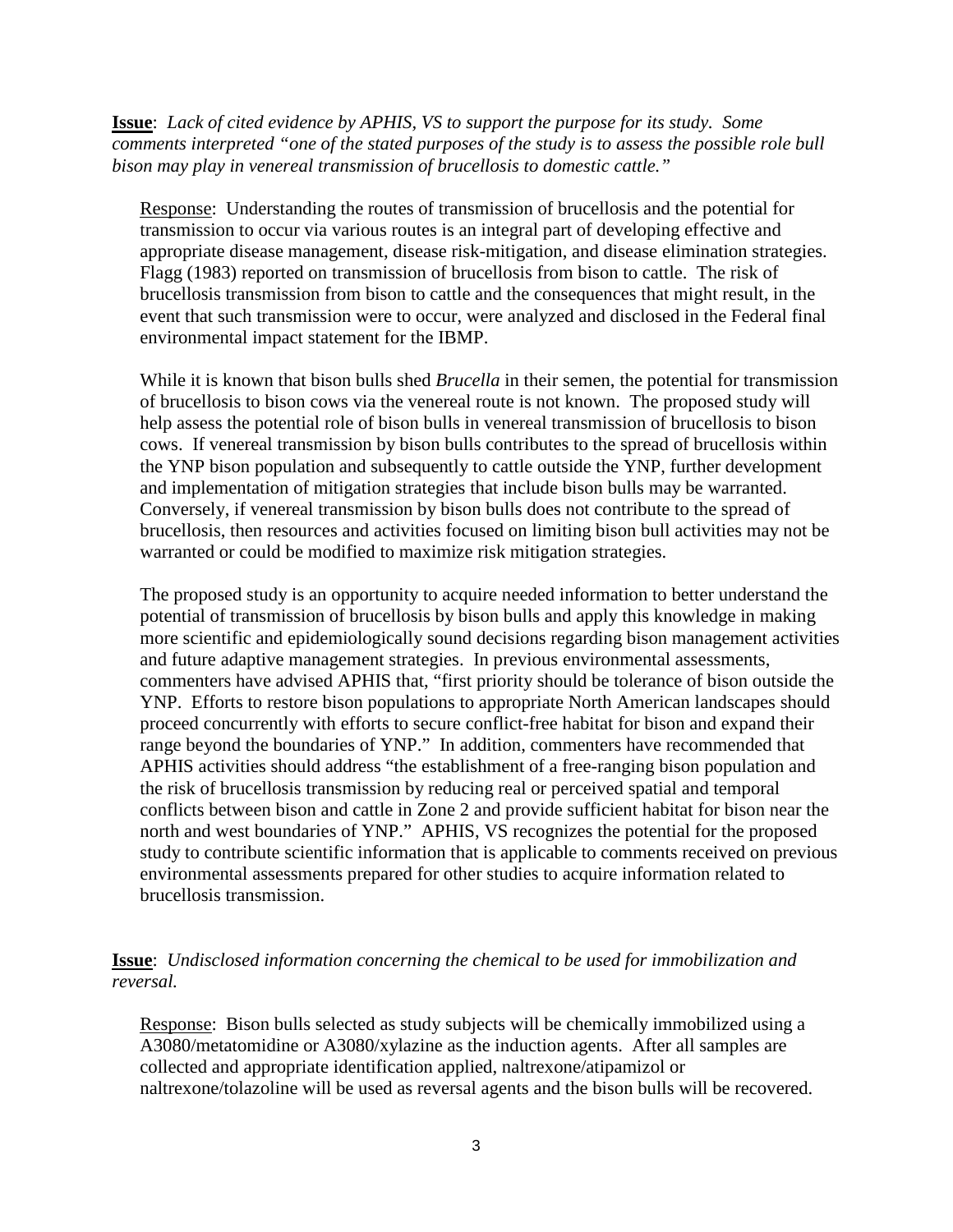The advantages, disadvantages, recommendations, and precautions on the use of these classes of drugs for immobilizing and reversing immobilization in wildlife have been considered (*Handbook of Wildlife Chemical Immobilization, Third Edition*, Terry J. Kreeger and Jon M. Arnemo, 2007). APHIS, VS has a long record of using these classes of drugs in bison and has found them to be effective and safe for use in bison.

**Issue**: *No discussion for contingency plans concerning possible problems with chemical immobilization and reversal of wild bull bison.*

Response:APHIS, VS will make every effort to prevent and minimize any problems that might occur. All animals will be treated humanely and handling of all animals will be conducted as quickly and efficiently as possible and in a manner to avoid undue stress, injury or other unnecessary discomfort. Chemical immobilization and reversal drugs will be administered in accordance with recommended doses for wildlife. A veterinarian will be present at all times and will use all reasonable precautions.

The immobilization protocol used by the study group includes options for the administration of an additional dose of sedative if required. Reversal agents will be administered according to recommended doses, the animal recovered and monitored for up to 30 minutes post reversal.

The health status of the bison bull will be monitored throughout the sample collection procedure. The bison bulls will be reversed immediately if any abnormalities in health status are observed.

Bison will be immobilized in locations that are safe for both bison and study group personnel. One person will be responsible for monitoring of other nearby bison or unexpected predators should they enter the area in which the study group is working. Field crews will be alert for bears in the area and will carry bear spray at all times. If samples and data cannot be collected from the statistically determined number of bison bulls needed for this proposed study by the end of spring 2011, APHIS, VS will need to re-evaluate the study plans to determine an appropriate course of action.

**Issue**: *Using bison bulls that are a part of the bison quarantine feasibility study as an alternative source for the bison bull semen study.*

Response:The bison bulls that are a part of the bison quarantine feasibility study are test negative for brucellosis indicating a non-infected disease status. Non-infected animals would not be shedding the *Brucella* organism. The proposed study will be evaluating semen from bison bulls for the presence of the *Brucella* organism.